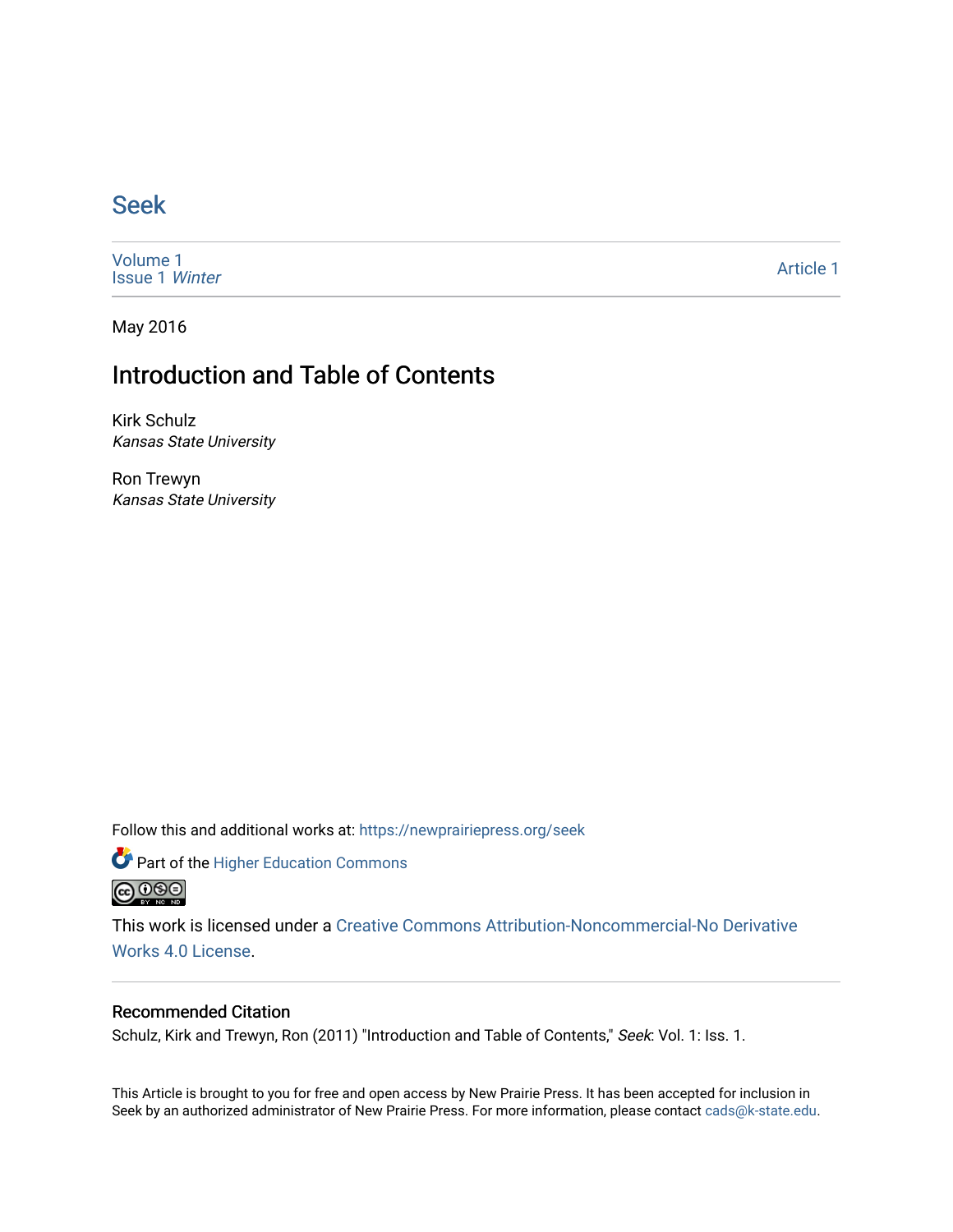# Perspectives



Winter 2010 www.k-state.edu/perspectives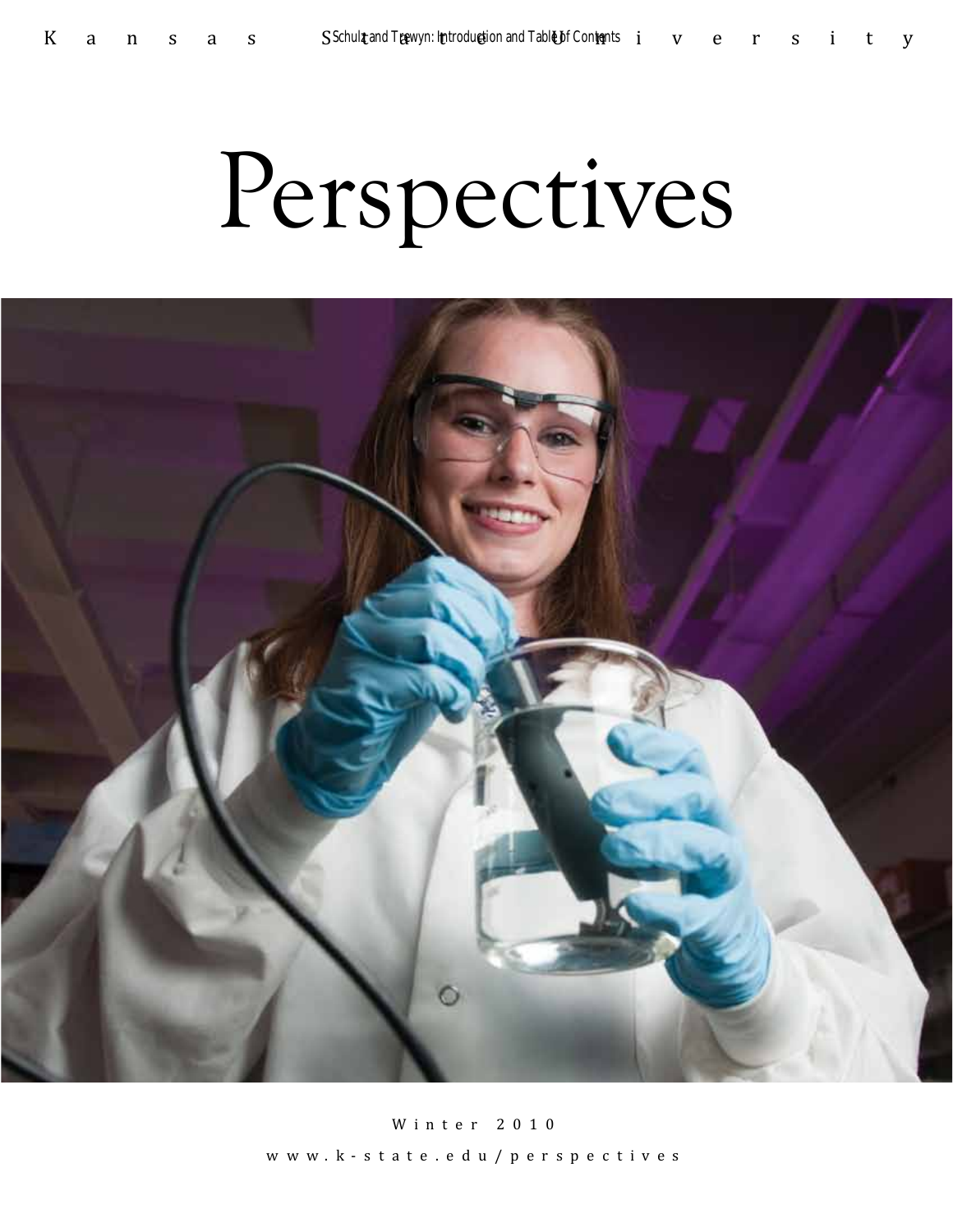

## **Message from President Kirk Schulz and Vice President for Research Ron Trewyn**



Welcome to the first issue of our new research magazine. This inaugural issue focuses on the Biosecurity Research Institute and the National Bio and Agro-defense Facility. The Department of Homeland Security's selection of Manhattan and K-State as home to the National Bio and Agro-defense Facility impacts the university, the community, and the state in a myriad of positive ways.

In announcing the decision by the Department of

Homeland Security to build the nation's premier laboratory for plant and animal disease research, U.S. Senator Pat Roberts said DHS was making one of the most significant investments in the Kansas economy in state history. He noted that Kansas will cement its reputation as the nation's leader in plant and animal health research and the biosciences. And Kansans will reap the benefits of a cutting-edge industry while protecting the nation's food supply and agricultural economy for years to come.

K-State also gains from the exceptionally talented scientists who will work at the NBAF, many of whom will become adjunct faculty members. The Manhattan community already is benefiting from NBAF with national chains frequently contacting the Manhattan Chamber of Commerce to discuss locating stores in the city.



The BRI is a key component in K-State's goal to be recognized as one of the nation's Top 50 Public Research

Universities by 2025. The university's work in the biosciences and animal health will be a key factor as K-State moves upward to new heights of achievement.

We invite you to read about how Kansas State University is making a difference by ensuring the safety of our nation's food supply.

HAS &

K-State notice of nondiscrimination

Kansas State University is committed to nondiscrimination on the basis of race, color, ethnic or national origin, sex, sexual orientation, gender identity, religion, age, ancestry, disability, military status, veteran stat sions, educational programs or activities and employment, including employment of disabled veterans and veterans of the Vietnam Era, as required by applicable laws and regulations. Responsibility for coordination of compli delegated to the Director of Affirmative Action, Kansas State University, 214 Anderson Hall, Manhattan, KS 66506-0124, (Phone) 785-532-6220; (TTY) 785-532-4807.